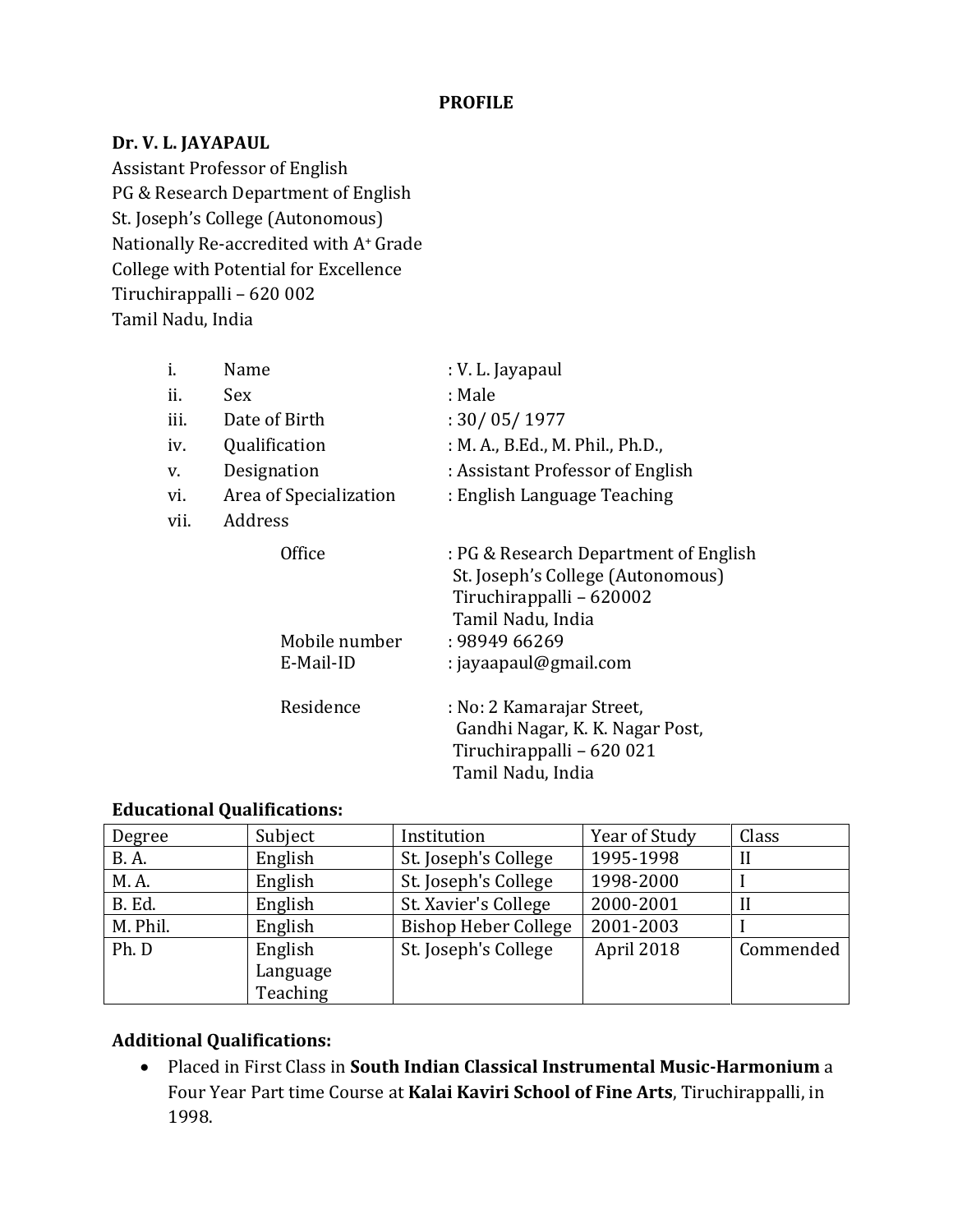- **C' Certificate** holder in **National Cadet Corps** and ranked **Senior Under Officer** in NCC, 1997-1998.
- Awarded with a certificate by **St. John Ambulance Association** for completing **Senior Examination in First Aid** at. St. Xavier's College of Education in Palayamkottai, in August 2000.
- Certified **Basic Scout Master Trainer**, by **The Bharat Scouts & Guides Tamil Nadu** in January,2001.

## **Teaching Experience:**

| Period                          | Designation                                                 | Institution               |
|---------------------------------|-------------------------------------------------------------|---------------------------|
| <b>June 2001 to Sep 18 2006</b> | <b>Lecturer in English</b><br>St. Joseph's Evening College, |                           |
|                                 |                                                             | Tiruchirappalli - 620 002 |
| September 19th 2006 to          | <b>Assistant Professor of</b>                               | St. Joseph's College,     |
| till date                       | English                                                     | Tiruchirappalli - 620 002 |

| Positions held at St. Joseph's College         | <b>Period</b>             |
|------------------------------------------------|---------------------------|
| <b>Assistant Music Coordinator (Evening</b>    | June 2002 to 2006         |
| college)                                       |                           |
| <b>NSS</b> Coordinator                         | une 2008 to 2011          |
| <b>Music Team animator</b>                     | June 2007 to 2011         |
| <b>Bridge Course Coordinator</b>               | June 2010 to 2013         |
| Caretaker NCC 2 (TN) Armd. Sqn. Unit           | September 9th 2010        |
| <b>English Association president</b>           | June 2011 to 2012         |
| <b>Assistant Coordinator of Fine Arts</b>      | June 2011 to 2013         |
| Micro quality Assurance Cell (MQAC)            | June 2011 to 2013         |
| member                                         |                           |
| <b>Western Dance Team Animator</b>             | June 2012 to 2013         |
| <b>Students' Grievance Redressal committee</b> | June 2012 to 2013         |
| member                                         |                           |
| <b>Sports and Games Committee member</b>       | June 2012 to 2013         |
| <b>Communication Club Coordinator</b>          | une 2009<br>to 2013       |
| <b>Placement officer</b> of the Department     | June 2010 to 2013         |
| Coordinator of Rev.Fr.Siqueira Institute of    | June 2012 to 2014         |
| <b>English and Foreign Languages (SIEFL)</b>   |                           |
| Coordinator Department of English Shift II     | 3rd June 2013 to May 2015 |
| Coordinator Internship Programme               | June 2013 to 2015         |
| Assist. Coordinator Bridge Course 2014-15      | June 2014 - 2015          |
| Assist. Coordinator Communication club         | June 2017-2018            |
| Coordinator Communication club                 | June 2018 - 2019          |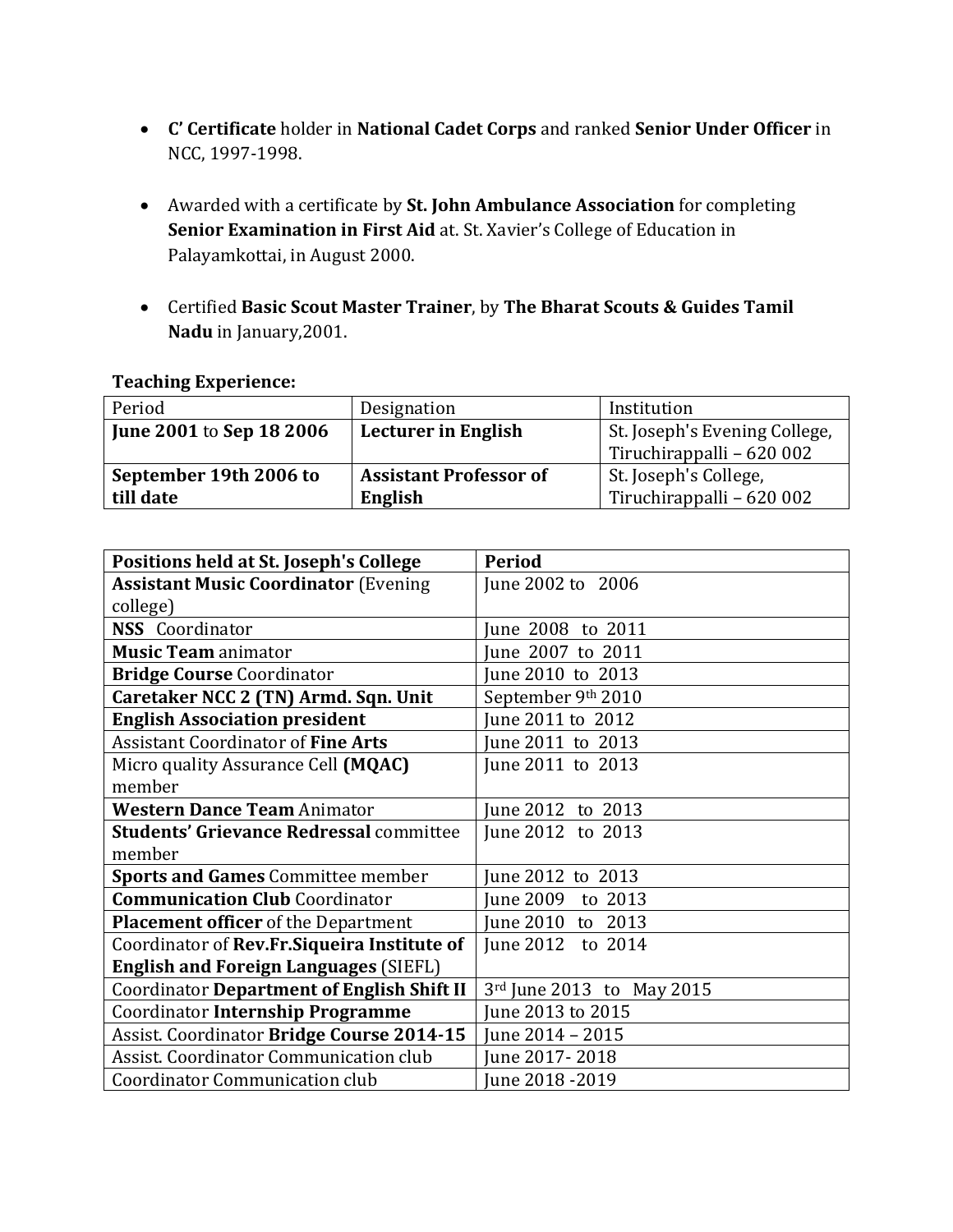## **SEMINARS / CONFERENCES / WORKSHOPS ATTENDED**

- 1. Participated in the Two-day National Conference on **Current Theories and their impact on Teaching of Literature** on 9<sup>th</sup> and 10<sup>th</sup> of February, 2005, at St. Joseph's College, Tiruchirappalli-2, funded by St. Joseph's College, Tiruchirappalli-2
- 2. Attended a National Seminar on **Digitalised Information Exchange for Quality Sustenance and Enhancement among Accredited Institutions** on 3rd and 4<sup>th</sup> March 2005, at St. Joseph's College, Tiruchirappalli, Sponsored by NACC, Bangalore.
- 3. Participated in **METHODOLOGY WORKSHOP FOR TRAINERS OF TEACHERS IN EARLY CHILDHOOD EDUCATION (PRE-PRIMARY EDUCATION)** at Chennai from 2nd to 6th May, 2006, organized and funded by Tamil Nadu Open University (TNOU) and Tamil Nadu Forum for Creche and Child Care Services (TN-FORCES).
- 4. Participated in **ADVANCED LEADERSHIP** Seminar conducted by Haggai Institute from 13th to 15th August 2006 at St. Joseph's College, Tiruchirappalli-2 and funded by St. Joseph's College, Tiruchirappalli-2
- 5. Participated in a Short-Term course on **Fundamentals of Computers** from 31st January 2007 to 6th February 2007 at St. Joseph's College, Tiruchirappalli.
- 6. Attended a one day workshop on **THE CONCEPT OF LANGUAGE LAB & INTERACTIVE SESSIONS FOR BETTER COMMUNICATION SKILLS** , conducted in and funded by Velammal College of Engineering & Technology at Madurai on 6th October, 2007.
- 7. Attended a National Level Faculty Development Programme on **SOFT SKILLS** on 05th September 2008 Organized and funded by the Department of English at Sri Muthukumaran Institute of Technology, Chennai.
- 8. Attended a **National Conference** titled **Quality Enhancement and Sustenance in Higher Educational Institutions (HEIs) through Six Sigma Quality Strategy** on 23rd and 24th October 2008 at St. Joseph's College, Tiruchirappalli, sponsored by NAAC.
- 9. Participated in a One day UGC sponsored Seminar on **SENSITIZATION OF SOCIAL EXCLUSION AND INCLUSIVE POLICY** conducted by Centre for study of social exclusion and inclusive policy, Bharathidasan university, on 18<sup>th</sup> November 2008.
- 10. Attended an UGC sponsored **National Conference** titled **Higher Education and National Development: The Challenges of Expansion, Quality and Inclusion** on 30th and 31st January 2009 at St. Joseph's College, Tiruchirappalli.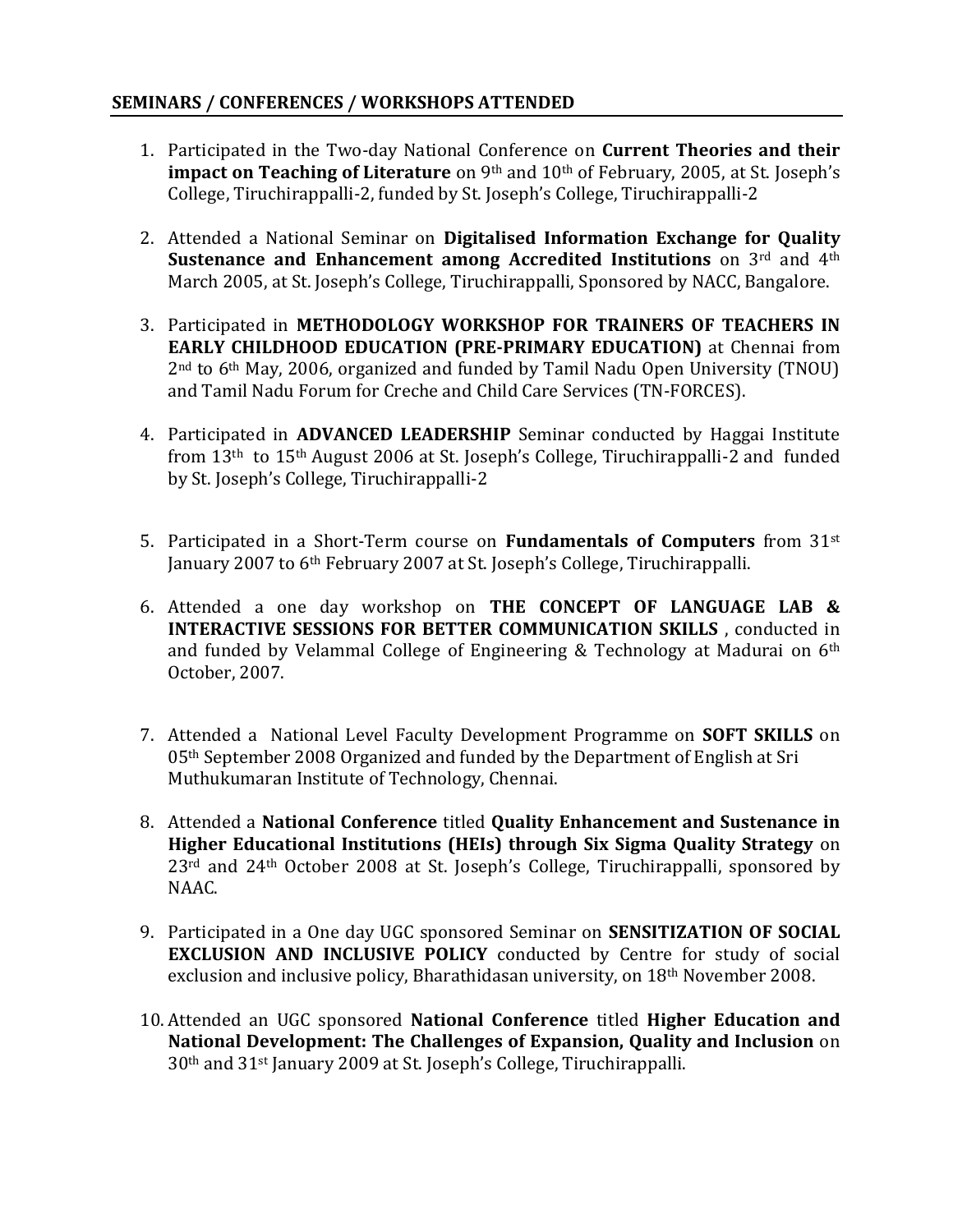- 11. Attended a Workshop titled **Workshop in Curriculum Design** on 14th February 2009 at St. Joseph's College, Tiruchirappalli.
- 12. Attended a UGC sponsored National Conference on **DISABILITY STUDIES**, held at Manonmaniam Sundaranar University, Tirunelveli, on January 8 & 9, 2010.
- 13. Participated in a UGC sponsored National Conference on **THE ROLE OF ICT IN HIGHER EDUCATION: QUALITY, ACCESSIBILITY AND SECURITY** on 29th and 30th January 2010 at St. Joseph's College, Tiruchirappalli.
- 14. Participated in the National Seminar on **TEACHING OF GENERAL AND TECHNICAL ENGLISH**, held at and funded by Anna University, Chennai, on February 5 & 6, 2010.
- 15. Participated in the UGC sponsored National Conference on **ECO-ECONOMIC AND ECOCRITICAL ISSUES** on 5th and 6th March 2010 at St. Joseph's College, Tiruchirappalli.
- 16. Participated in the Two Day Orientation for the Professors of **BRIDGE CUM REMEDIAL COURSE** on 8<sup>th</sup> and 9<sup>th</sup> June, 2010 Organized and funded by St. Joseph's College (Autonomous) Tiruchirappalli-2
- 17. Participated in the Orientation Programme on **RESEARCH AND DEVELOPMENT: NATIONAL AND GLOBAL PERSPECTIVES** on 18<sup>th</sup> January, 2011 organized and funded by St. Joseph's College, Tiruchirappalli.
- 18. Attended an Orientation Programme on **BRIDGE CUM REMEDIAL COMMUNICATIVE ENGLISH** on 9th and 10th June 2011 at St. Joseph's College, Tiruchirappalli, funded by St. Joseph's College, Tiruchirappalli.
- 19. Participated in a National workshop on **ON DOING RESEARCH IN ELT: METHODOLOGIES, APPLICATIONS & CHALLENGES** on 1st & 2<sup>nd</sup> December, 2011 organized and funded by Loyola college, Chennai.
- 20. Attended a Seminar on **PURSUING SOCIALLY RELEVANT POSSIBILITIES AND CONCERNS** on 28th January 2012, Organized and funded by St. Joseph's College, Tiruchirappalli-2
- 21. Participated in a One-day National Conference RITETL on **REFLECTIONS AND INNOVATIONS IN TEACHING ENGLISH AT THE TERTIARY LEVEL** held on 24th February 2012 organized and funded by St. Joseph's College, Tiruchirappalli.
- 22. Attended 10 DAY **SOFT SKILLS TRAINING PROGRAMME** conducted between Aug 2012 and Oct 2012 by Joseph Academy of Soft skills (JASS), funded by St. Joseph's College, Tiruchirappalli.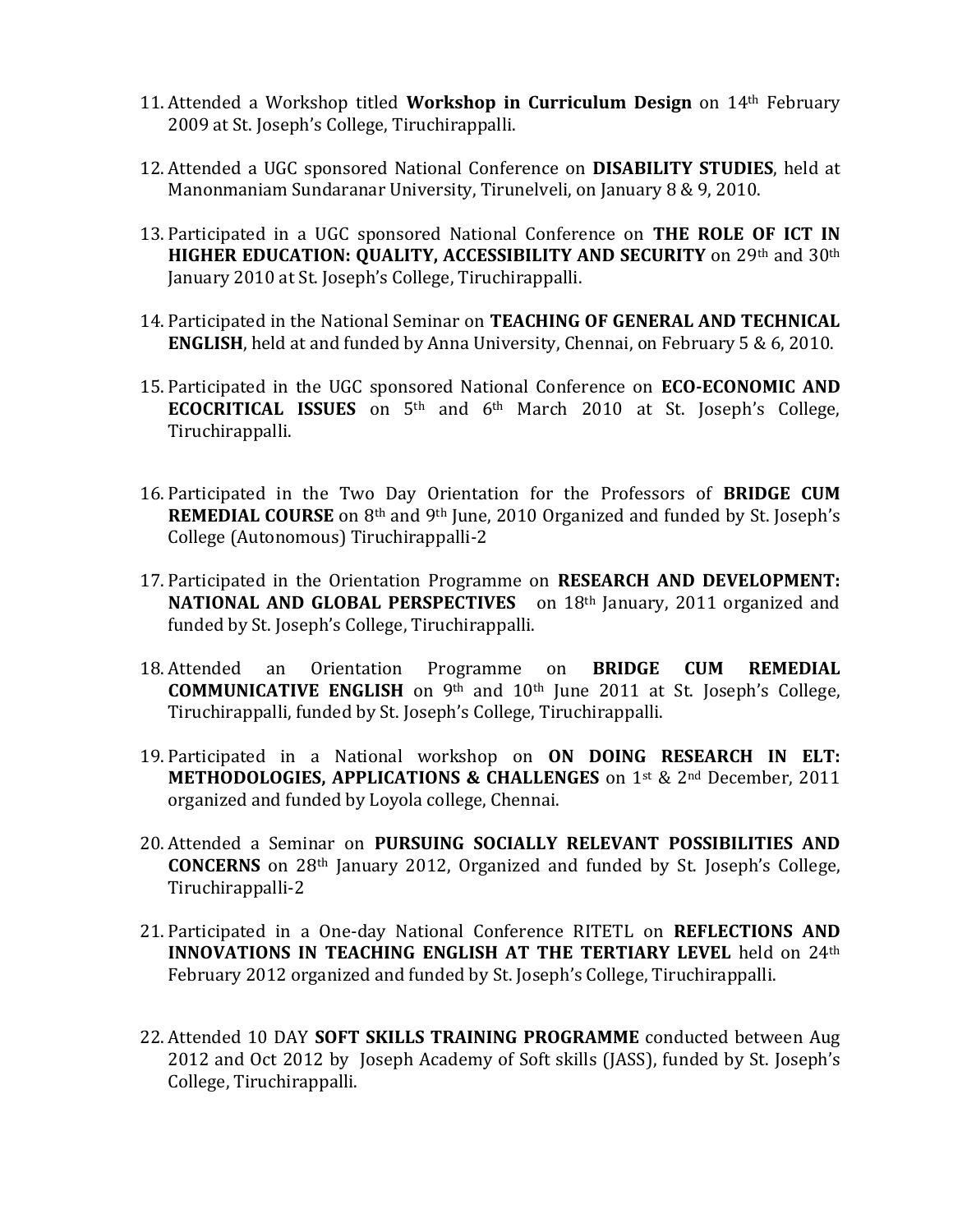- 23. Participated in a **National Conference cum workshop** titled **ANALYSING, EVALUATING A TEXTBOOK AND CURRENT THINKING IN LANGUAGE TEACHING –A HISTORICAL PERSPECTIVE** on 9th March 2013 organized and funded by St. Joseph's College, Tiruchirappalli.
- 24. Participated in **Staff Orientation on Values** Organised on 20<sup>th</sup> -21<sup>st</sup> January, 2014 in ST. Joseph's College, Tiruchirappalli.
- 25. Participated in a Three Day Seminar on **APPLYING CURRENT WESTERN LITERARY THEORIES ON** *KURUNTHOGAI*, held on 2nd ,3rd and 4th February 2015, at St. Joseph's College, Tiruchirappalli funded by Central institute of classical Tamil, Chennai.
- 26. Participated in the **International Seminar** on **World Peace** Organized by Russian Centre of Science & Culture, International Cultural Federation, Indo-Russian Centre for Rural Development and ST. Joseph's College, Tiruchirappalli on 24th February 2015
- 27. Attended a National seminar on **SHAKESPEARE STUDIES FOR DEVELOPMENT OF SKILLS: LINGUISTIC, EDUCATIONAL, SOCIAL, PSYCHOLOGICAL, EXISTENTIAL…** on 27th March 2015, organized and funded by the Department of English and Foreign Languages at Bharathidasan University.
- 28. Participated in a State Level Interdisciplinary workshop on **LITERATURE IN LIFE & LIFE IN LITERATURE – AN EXPLORATION** organized by English literary Association & Tamil Literary Association on 6th March 2015 funded by Jayaraj Annapackiam College for women (Autonomous), Periyakulam.
- 29. Participated in a One-Day Workshop on **DISSERTATION WRITING-NUTS AND BOLTS** held on 11th March 2015 organized by Centre for Technical and Academic Writing, Bharathidasan University & Department of English, Bharathidasan University, funded and conducted at St. Joseph's College, Tiruchirappalli.
- 30. Participated in a one-day International Conference on Canadian Studies Conducted by PG & Research Department of English, St. Joseph's College, Tiruchirappalli in collaboration with Indian Association for Canadian Studies on 1st February, 2016.

#### **PAPER PRESENTATIONS**

 Presented a research paper on **Sustaining Interest in Learning Grammar** in the **International Conference on Emerging Trends in Teaching Language & Literature, held at Alagappa University**, Karaikudi, on December 4 & 5, 2009.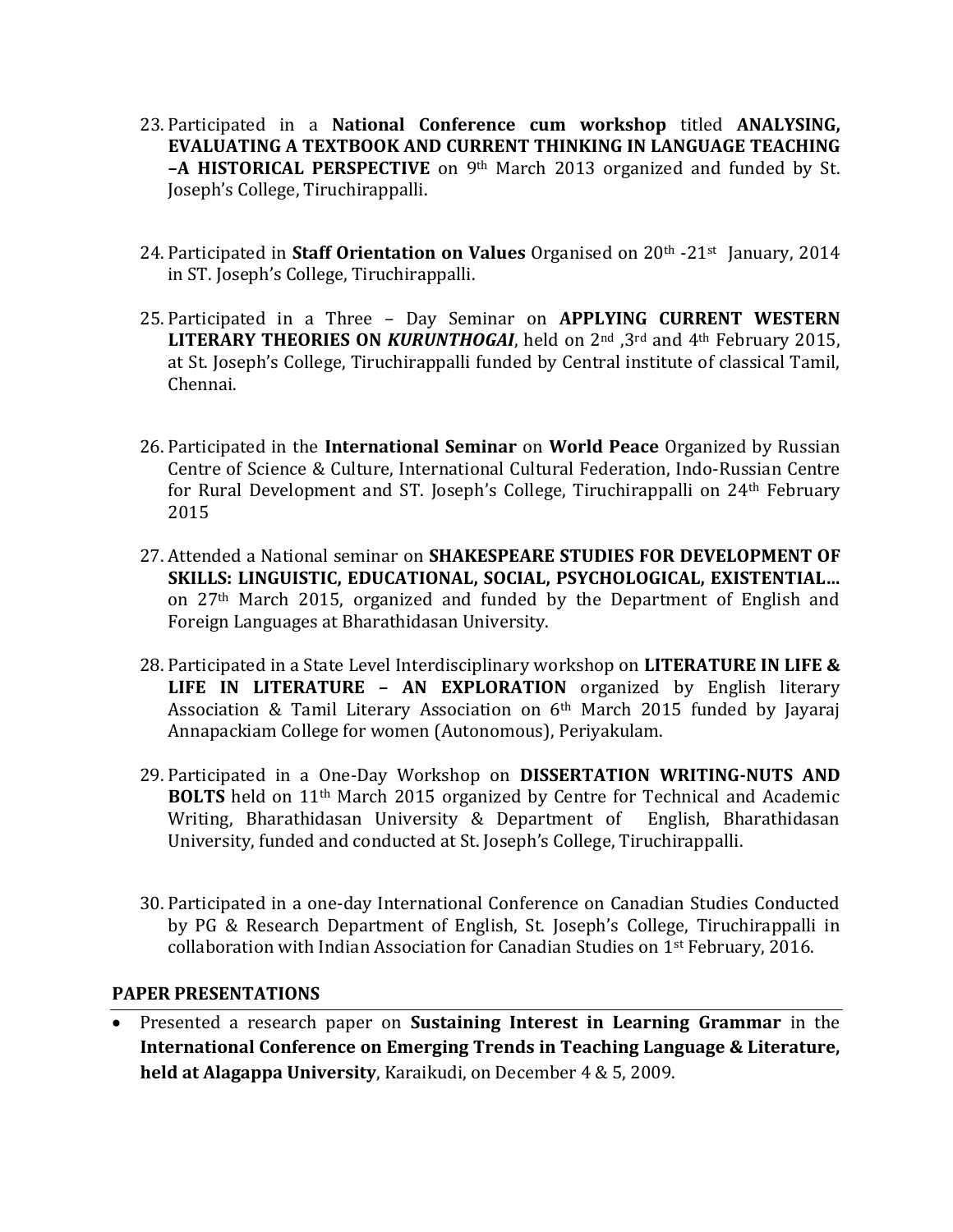- Presented a research paper on **The Obsession of the Early-Settlers as Portrayed in F. R. Scott's "Laurential Shield"** in the UGC sponsored National Conference on **Disability Studies, held at Manonmaniam Sundaranar University**, Tirunelveli, on January 8 & 9, 2010.
- Presented a research paper on **Thinking Skills to make undergraduate Students learn Grammar in English** in the **National Seminar on Teaching of General and Technical English, held at Anna University**, Chennai, on February 5 & 6, 2010.
- Presented a research paper on **Teaching of Semi auxiliaries** in the **UGC sponsored National Seminar** on **The Why, What and How of Grammar Teaching**, held at **Nehru Memorial College**, Puthanampatti, on February 4, 5 & 6, 2010.
- Presented a research paper on **Eco consciousness of Andrew Marvell in his poem the Garden: An Introspective Eco Critical Perspective** in a **Two-day national conference on Literary Theories** held at **PG & Research Department of English, St. Joseph's College**, Tiruchirappalli on 3rd December 2015 & 4th December 2015

# **RESOURCE PERSON /WORKSHOPS/ TRAINING PROGRAMMES CONDUCTED**:

- Conducted **Bridge Course in English** for I UG students from 30<sup>th</sup> June 2003 to 11<sup>th</sup> July 2003 at **St. Joseph's College**, Tiruchirappallli.
- Conducted **Bridge Course in English** for I UG students from 27.6.2005 to 1.07.2005 at **St. Joseph's College**, Tiruchirappallli
- Conducted **Bridge Course cum Remedial Programme** for First Year Under Graduate students at **St. Joseph's College**, Tiruchirappallli, from June 2008 to December 2008.
- Conducted workshop on **Soft Skill Development** on 12th and 13th October 2009 at **Sri Dhanalakshmi Srinivasan College of Arts & Science for Women**, Perambalur.
- Conducted **English coaching for Dalit Lawyers** at **St. Joseph's college**, August, 2005
- **One day training conducted for the Upper primary teachers** on **ALM content Training** at **Govt. Higher Secondary School**-Town Hall, Tepakullam, Tiruchirappalli on 30.06.2009.
- Moderated a **Communication club meeting** held at **St. Joseph's College**, on **Interview skills** on 27-07-2009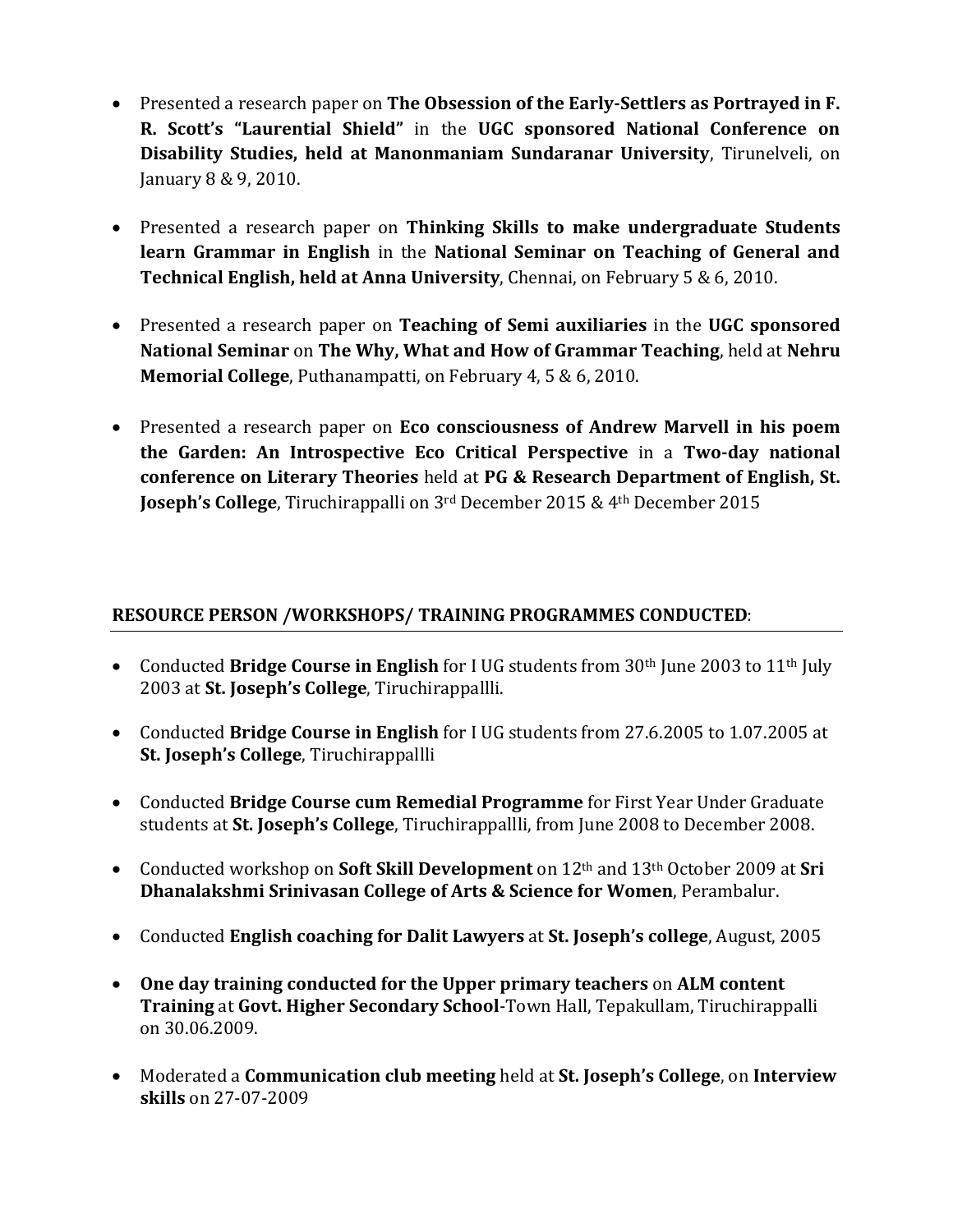- Resource person for a **two day work shop** on **soft skill Development** at **Dhanalakshmi srinivasan college of Arts and science for women**, Perambalur organized by the **Human resource development centre**, on 12th and 13th October 2009.
- Delivered a lecture on **soft skills** for the **III BA shift II students** on 16.12.09 at **St. Joseph's college**, Tiruchirappalli.
- Provided training on **Soft Skills Workshop,** 19th and 20th February, 2010 at **Annai Velankanni Polytechnic College, Anguchettypalayam, Panruti**.
- Moderated a **Group Dynamics** Titled **Desire is the root cause of success** on 29-07- 2010 in **communication club meeting St. Joseph's College**, Tiruchirappalli.
- Judged a **music competition** conducted by **Campian Anglo-Indian Higher Secondary school** in **Campofez-2010** on 31st Aug 2010.
- Delivered a special talk on **"Effective Communication in English"** on 11th February, 2013 at **St. Xavier's College of Education, Palayamkottai**.
- Handled a session in the **two day Orientation** for the professors of **Bridge cum Remedial course** on 9th and 10th June 2011 **St. Joseph's College**, Tiruchirappalli.
- Conducted **Communication Skills and Soft Skills Programme** organized by **Equal Opportunity Centre** in **N.K. R. Government Arts College for Women**, Namakkal on 22nd, 23rd, 26th and 27th September 2011.
- Delivered a talk on **" Today's Success Formula: English"** on 19th December 2012 organised by the Department of Mathematics, **Holy Cross College, Tiruchirappalli**.
- Delivered a special talk on **Effective Communication in English** on 11-02-2013 in **ST. Xavier's College of Education**, Palayamkotti.
- **Chaired a Session** in the **One Day Seminar** on **Emerging Trends in Postcolonial Literatures** on 28th February 2013, organized by PG & research Department of English **ST. Joseph's College**, Tiruchirappalli.
- Delivered a lecture organized by **WOSS** on **Interpersonal Soft skills** on 15-07-2013, to the Shift II students at **ST. Joseph's College**, Tiruchirappalli.
- Conducted a **Three Day Workshop** organized by the Department of Science & Humanites, on **Listening skills** 12th to 14th Aug, 2013 at **M. Kumarasamy College of Engineering** Karur.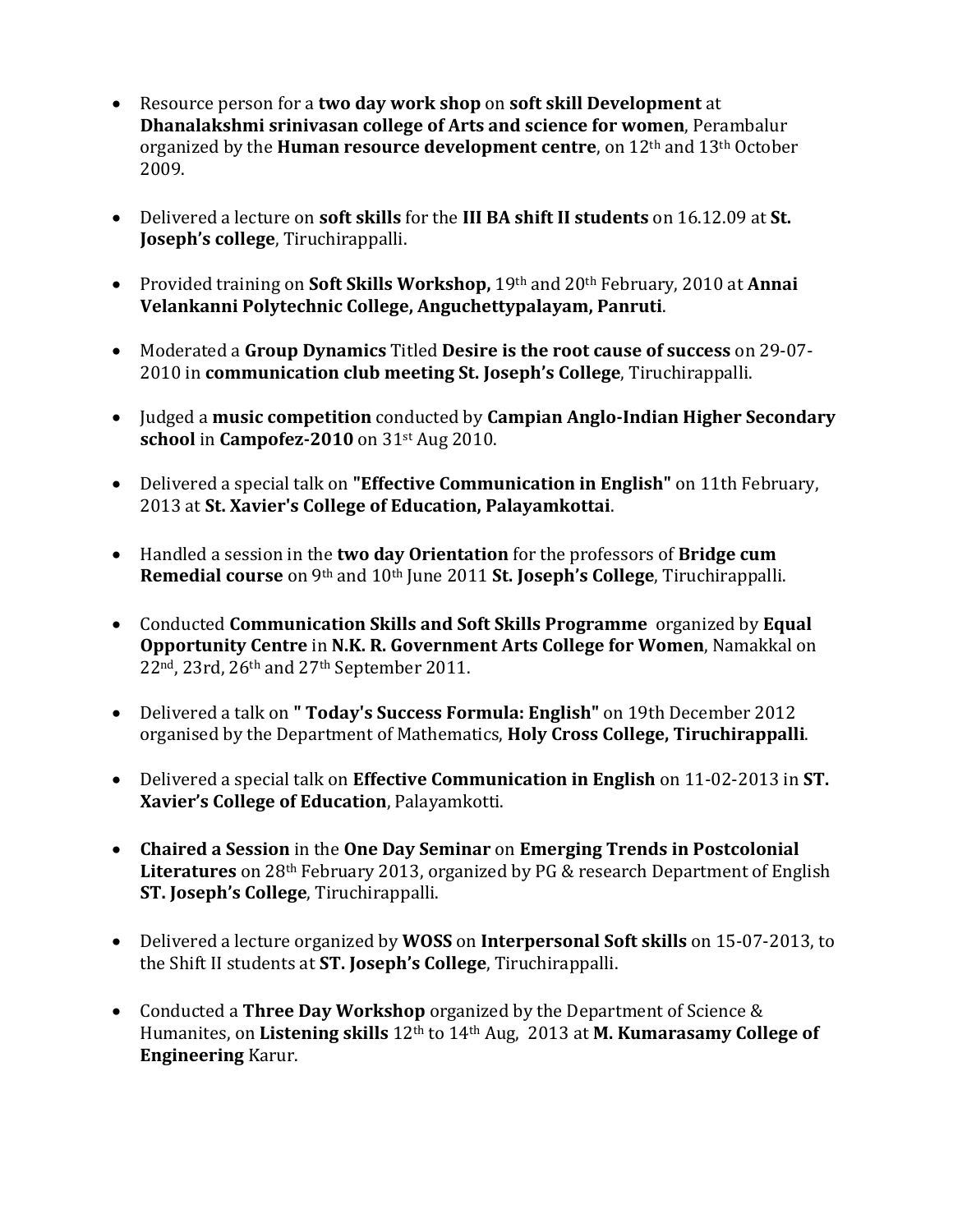- Conducted **Soft Skills Programme** for the final year students of **Marudhar Kesari Jain College for Women, Vellore**, on 16th Dec 2013 and delivered talks on **Effective Communication and Group Dynamics.**
- Delivered the Valedictory special talk on **EMPLOYABILITY SKILLS** for the final year students of Chemistry Department, **Holy Cross College**, Tiruchirappalli on 27th Feb 2014.
- Delivered the **Valedictory special talk** on "Application of Behavioural skills for **placement**" for the final year students of Chemistry Department, **Holy Cross College**, Tiruchirappalli on 27<sup>th</sup> Feb 2014.
- Delivered a Valedictory address on **ATTITUDE TO REACH HIGH ALTITUDE** on 18th march 2014 in the Valedictory meeting of the English Literary association at National College (Autonomous) Tiruchirappalli-1.
- Conducted **Two day Training Programme** on **Speaking and Writing skills** under Add on Course on 25th and 27th March 2014, Organised by the **Department of Science & Humanities** at **M. Kumarasamy College of Engineering,** Karur.
- Conducted **Personality Development Programme** on 13.08.2014 at **Kongu Arts and Science College, Erode.**
- Conducted a **One Day Training Programme** on **Social Behaviour and Body Languages** at **Shivani School of Business Management** Tiruchirappalli for the II year MBA students on14.08.2014.
- Conducted a **Two Day Training Programme** on **Reading and Writing Skills** Under add on course on 3rd and 4th November, 2014 organised by the **Department of Science & Humanities** at **M. Kumarasamy College of Engineering,** Karur.

# **UGC PROJECTS**

# **UGC Sponsored Minor Project** sanctioned in 2012 is on **ENGLISH LANGUAGE TEACHING PRACTICES IN PSYCHO PHYSICAL THERAPEUTIC PERSPECTIVES: AN ANALYSIS**

## **IN- SERVICE TRAINING PROGRAMMES/ ORIENTATION PROGRAMMES**

- 1. Participated in the **Three day staff Orientation Programme** Organized by **St. Joseph's College**, Tiruchirappalli from 3rd February to 5th February 2005.
- 2. **60th Orientation Programme** from 2-9-2009 to 29-09-2013at **UGC- Academic staff College Bharathidasan University,** Tiruchirappalli-23 May 2008.